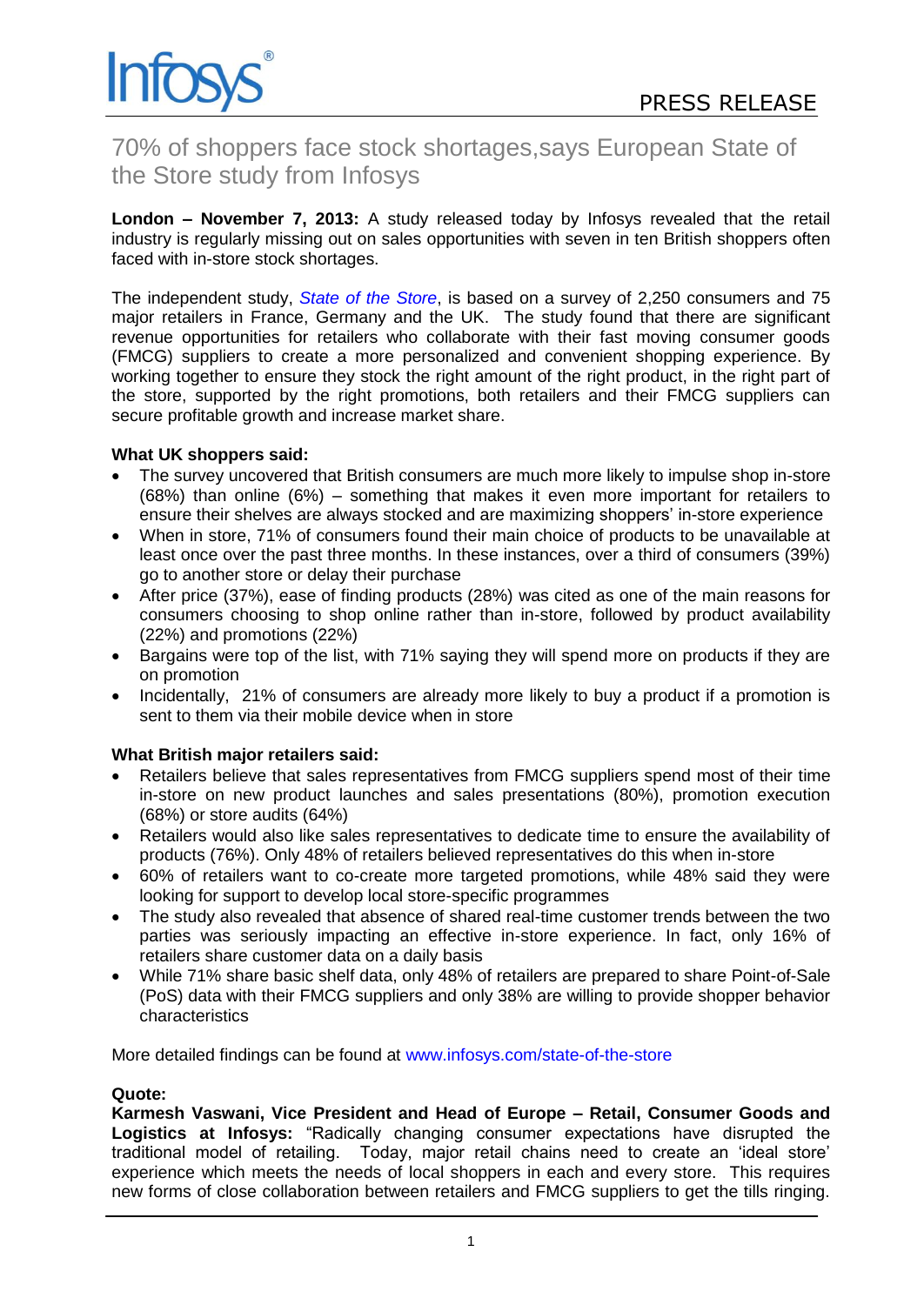

Those in the industry that get this right will reap the rewards in terms of increased sales and improved customer loyalty."

## **Supporting resources:**

- State of the Store microsite [www.infosys.com/state-of-the-store](http://www.infosys.com/state-of-the-store)
- How Infosys helps CPG companies create ideal stores [here](http://www.infosys.com/industries/consumer-packaged-goods/industry-offerings/Pages/mobile-based-solutions.aspx)
- Video: [Building a strong foundation for the mobile sales force at Kraft Foods Group](http://www.infosys.com/SAP/Pages/mobile-sales-solutions.aspx)

## **Research Methodology**

Vanson Bourne on behalf of Infosys polled a total of 750 consumers and 25 retailers including store managers and category buyers/leads of food and non-food products in the United Kingdom between 29th July and 30th August 2013. The same questions were posed to equal numbers of consumer and retailers in France and Germany.

### **About Infosys**

Infosys is a global leader in consulting, technology and outsourcing solutions. We enable clients, in more than 30 countries, to stay a step ahead of emerging business trends and outperform the competition. We help them transform and thrive in a changing world by cocreating breakthrough solutions that combine strategic insights and execution excellence.

Visit [www.infosys.com](http://www.infosys.com/) to see how Infosys (NYSE: INFY), with \$7.4B in annual revenues and 160,000+ employees, is Building Tomorrow's Enterprise® today.

### **Safe Harbor**

Certain statements in this release concerning our future growth prospects are forward-looking statements, which involve a number of risks and uncertainties that could cause actual results to differ materially from those in such forward-looking statements. The risks and uncertainties relating to these statements include, but are not limited to, risks and uncertainties regarding fluctuations in earnings, fluctuations in foreign exchange rates, our ability to manage growth, intense competition in IT services including those factors which may affect our cost advantage, wage increases in India, our ability to attract and retain highly skilled professionals, time and cost overruns on fixed-price, fixed-time frame contracts, client concentration, restrictions on immigration, industry segment concentration, our ability to manage our international operations, reduced demand for technology in our key focus areas, disruptions in telecommunication networks or system failures, our ability to successfully complete and integrate potential acquisitions, liability for damages on our service contracts, the success of the companies in which Infosys has made strategic investments, withdrawal or expiration of governmental fiscal incentives, political instability and regional conflicts, legal restrictions on raising capital or acquiring companies outside India, and unauthorized use of our intellectual property and general economic conditions affecting our industry. Additional risks that could affect our future operating results are more fully described in our United States Securities and Exchange Commission filings including our Annual Report on Form 20-F for the fiscal year ended March 31, 2013 and on Form 6-K for the quarter ended September 30, 2013.These filings are available at [www.sec.gov.](http://www.sec.gov/) Infosys may, from time to time, make additional written and oral forward-looking statements, including statements contained in the company's filings with the Securities and Exchange Commission and our reports to shareholders. The company does not undertake to update any forward-looking statements that may be made from time to time by or on behalf of the company unless it is required by law.